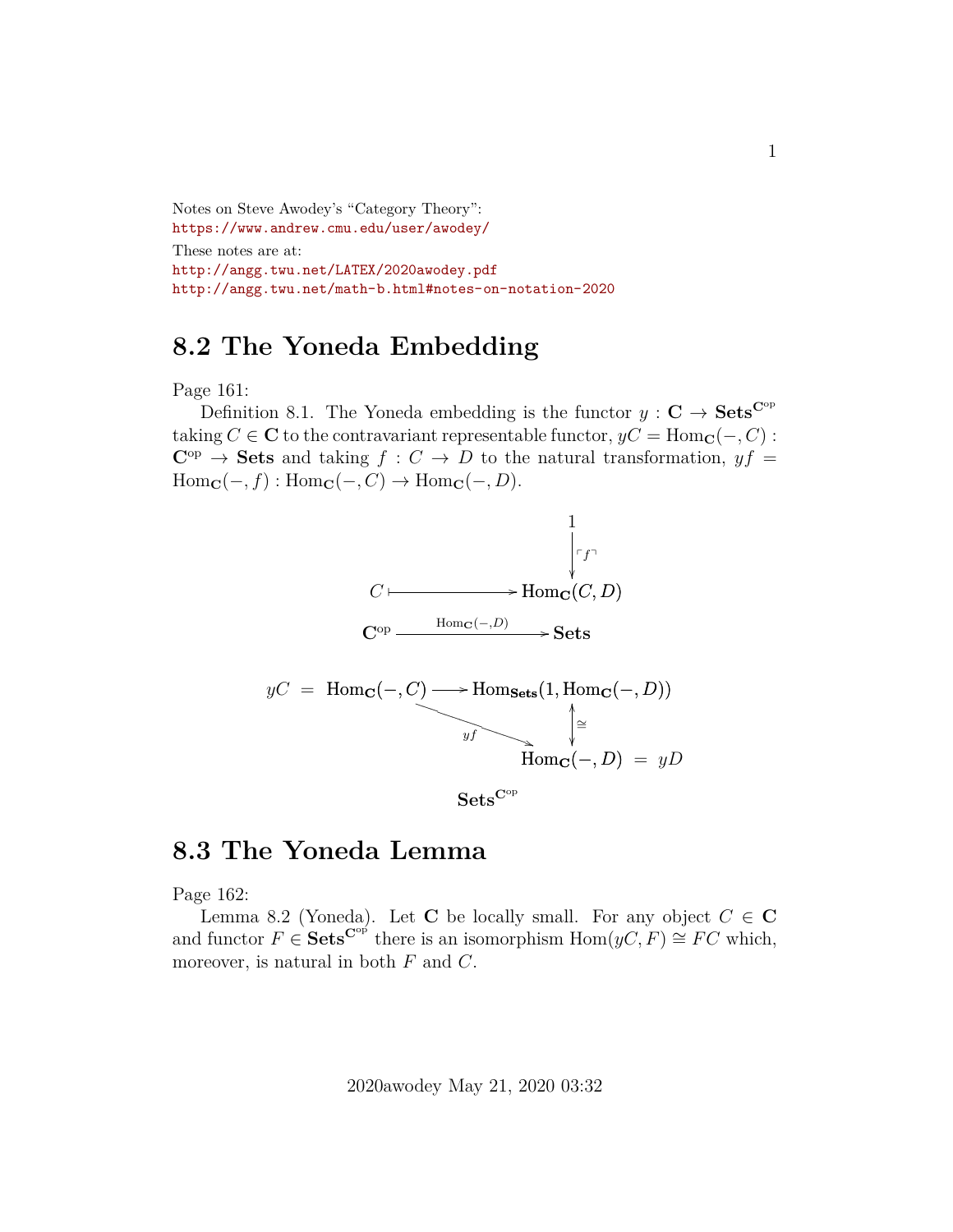

 $\mathbf{Sets}^{\mathbf{C}^\mathrm{op}}$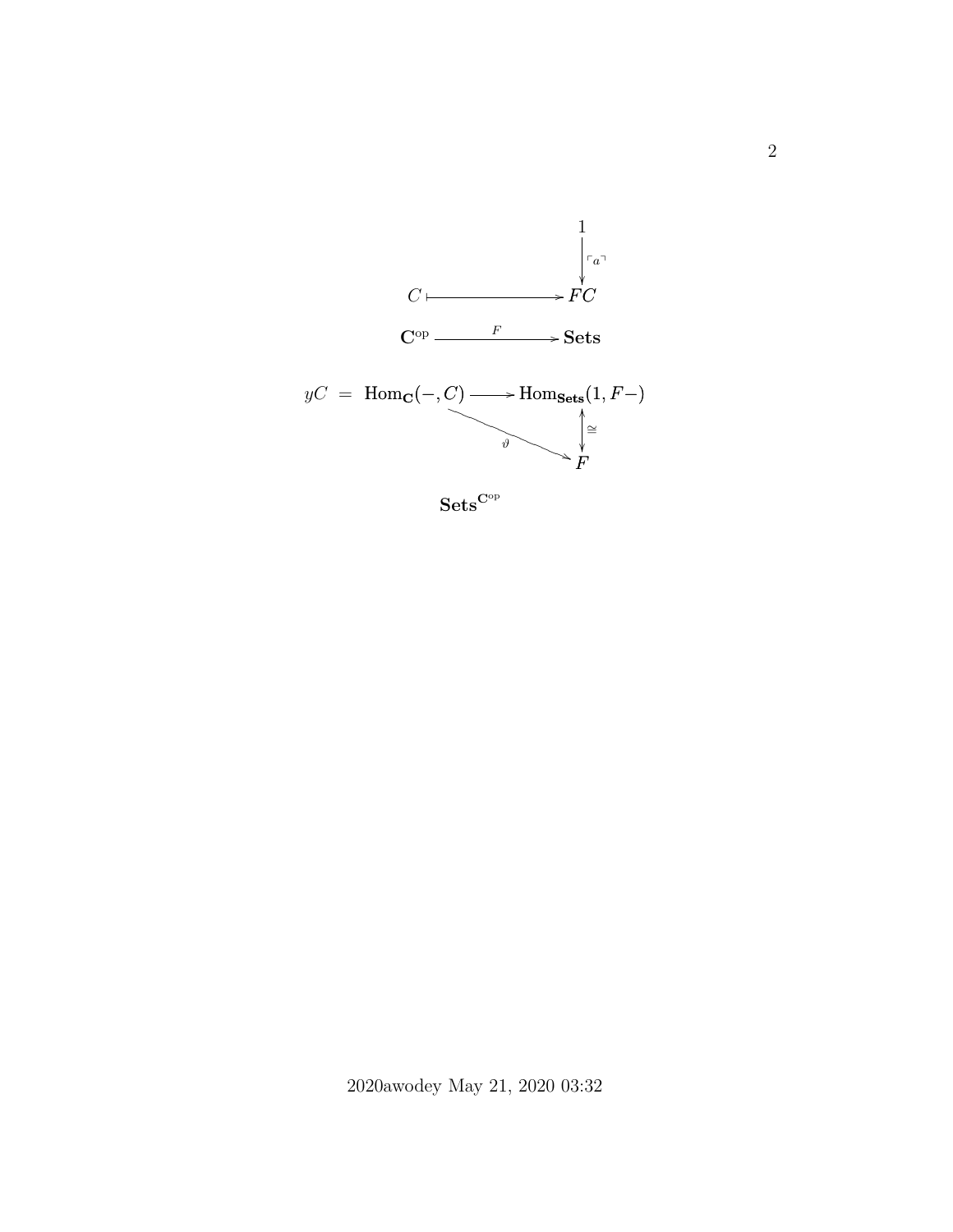## **9. Adjoints**

(Page 180):

Definition 9.1 (preliminary). An adjunction between categories  $C$  and  $D$ consists of functors

$$
F: \mathbf{C} \longrightarrow \mathbf{D}: U
$$

and a natural transformation  $\eta: 1_C \to U \circ F$  with the UMP  $\forall C \forall D \forall f \exists !g$ . below.

(Page 183):

9.2 Hom-set definition

Proposition 9.4. Given categories and functors  $\mathbf{C}, \mathbf{D}, F, U$ , the following conditions are equivalent:

- 1. F is left adjoint to U; that is, there is a natural transformation  $\eta$ :  $1_C \rightarrow U \circ F$  with the UMP ∀C.∀D.∀f.∃!g.\_ below;
- 2. For any  $C \in \mathbf{C}$  and  $D \in \mathbf{D}$  there is an isomorphism

$$
\varphi: \mathrm{Hom}_{\mathbf{D}}(FC, D) \to \mathrm{Hom}_{\mathbf{C}}(C, UD)
$$

that is natural in both C and D.

$$
FC \leftarrow \forall C
$$
\n
$$
\forall C
$$
\n
$$
\forall C
$$
\n
$$
\forall C
$$
\n
$$
\forall C
$$
\n
$$
\forall C
$$
\n
$$
\forall C
$$
\n
$$
\forall C
$$
\n
$$
\forall C
$$
\n
$$
\forall C
$$
\n
$$
\forall C
$$
\n
$$
\forall C
$$
\n
$$
\forall C
$$
\n
$$
\forall C
$$
\n
$$
\forall C
$$
\n
$$
\forall C
$$
\n
$$
\forall C
$$
\n
$$
\forall C
$$
\n
$$
\forall C
$$
\n
$$
\forall C
$$
\n
$$
\forall C
$$
\n
$$
\forall C
$$
\n
$$
\forall C
$$
\n
$$
\forall C
$$
\n
$$
\forall C
$$
\n
$$
\forall C
$$
\n
$$
\forall C
$$
\n
$$
\forall C
$$
\n
$$
\forall C
$$
\n
$$
\forall C
$$
\n
$$
\forall C
$$
\n
$$
\forall C
$$
\n
$$
\forall C
$$
\n
$$
\forall C
$$
\n
$$
\forall C
$$
\n
$$
\forall C
$$
\n
$$
\forall C
$$
\n
$$
\forall C
$$
\n
$$
\forall C
$$
\n
$$
\forall C
$$
\n
$$
\forall C
$$
\n
$$
\forall C
$$
\n
$$
\forall C
$$
\n
$$
\forall C
$$
\n
$$
\forall C
$$
\n
$$
\forall C
$$
\n
$$
\forall C
$$
\n
$$
\forall C
$$
\n
$$
\forall C
$$
\n
$$
\forall C
$$
\n
$$
\forall C
$$
\n
$$
\forall C
$$
\n
$$
\forall C
$$
\n
$$
\forall C
$$
\n
$$
\forall C
$$
\n
$$
\forall C
$$
\n
$$
\forall C
$$
\n
$$
\forall C
$$
\n
$$
\forall C
$$
\n
$$
\forall C
$$
\n
$$
\forall C
$$
\n
$$
\forall C
$$
\n
$$
\forall C
$$
\n<math display="</math>